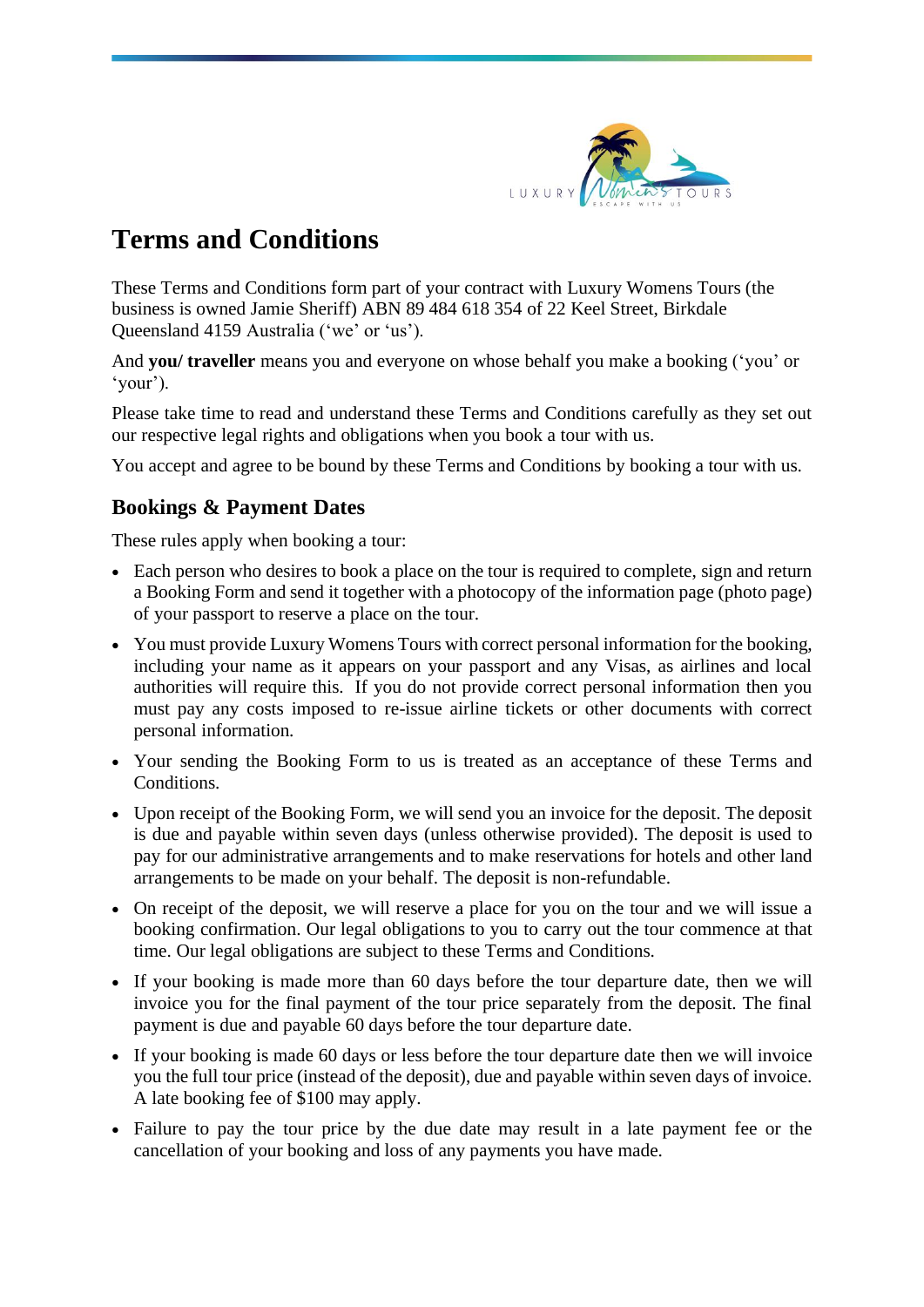

• We reserve the right to offer a payment plan for the payment of the tour price to approved applicants.

## **Payment**

**Prices**: Tour prices are in Australian dollars unless stated otherwise and are inclusive of GST/taxes where applicable. If you are paying in foreign currency you must also pay bank and/ or currency exchange fees.

**Payment**: You may pay by direct deposit, online funds transfers, money order, cash and bank cheque. If so, there is no surcharge for payments made in Australian Dollars to our nominated Australian bank account. All foreign currency transactions will incur bank fees and foreign currency exchange fees which will be passed to you.

If you pay by credit card then a credit card surcharge will apply. The amount of the surcharge will be Mastercard: 1.2%, Visa: 1.4%, American Express: 1.8%, Diner's Club: 2.5%, International: 3%, or as otherwise advised.

Our nominated bank account is:

Luxury Womens Tours Commonwealth Bank BSB 062-692 Account Number 42454904 Please make reference to your payment by surname.

**Payment Plans**: Individual payment plans outside our usual payment schedule are welcome with an additional once-off \$95.00 processing fee.

If you are using our payment plan option, you must submit a non-refundable, nontransferable, per person deposit (equivalent to the first month's instalment payment or other amount determined by Luxury Womens Tours in its sole discretion) at the time of booking.

# **Tour Pricing**

**Price changes**: We operate on the basis of fluid (also known as dynamic) pricing. This is the practice within the travel industry where pricing changes due to various factors including, but not limited to, changing airfares, currency fluctuations, and increases in travel and accommodation arrangements. We reserve the right to change our prices for new bookings without notice. This can mean that different people on the same tour may have been charged different tour prices.

**Price Surcharges**: Once full payment of the tour price has been received, the tour price is guaranteed subject to price changes outside of the control of Luxury Womens Tours, such as increases in currency exchange rates, airfares, fuel surcharges, taxes and other land arrangement costs. Luxury Womens Tours reserves the right to surcharge the tour price in line with such increases. You must pay any such surcharge before the tour departure date.

**Price exclusions:** Tour prices do not include Visas (if applicable), travel insurance premiums, vaccinations and excess baggage fees. Tour prices do not include beverages with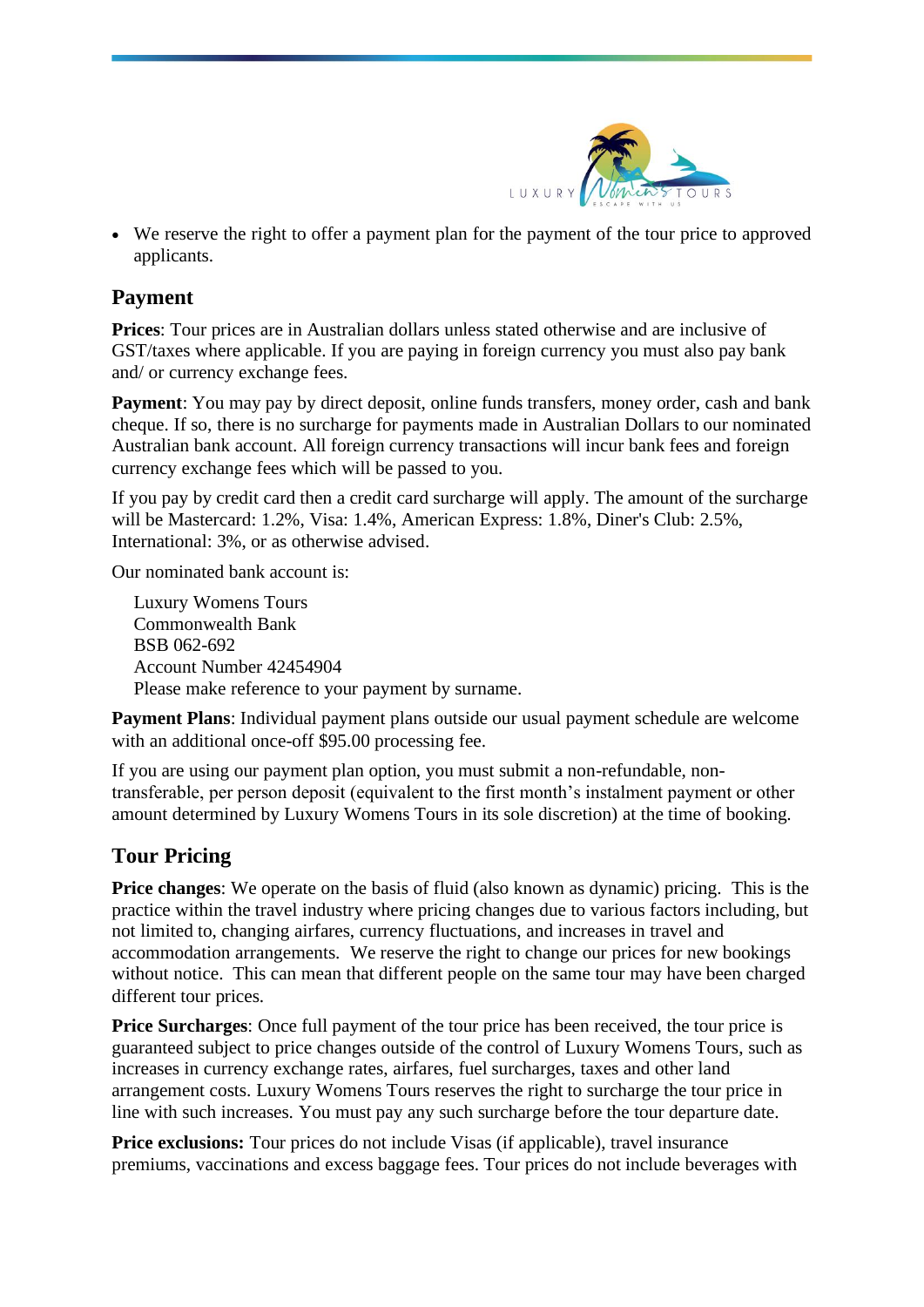

meals, or any meals and sightseeing tours, not specified. You must settle any charges made by an accommodation or services provider for services ordered directly by you such as room service, mini bar, laundry, post, telephone, internet, Wi-Fi charges, items of a personal nature or tips (accommodation providers require validation of a credit card upon check in).

**Local Taxes**: You acknowledge that certain countries may charge an airport/departure tax or their own city/ country/state tax. Some taxes may not be included in the airline ticket and are payable at the airport or accommodation upon departure, or direct at the point of purchase. If not specified, these taxes are not included in the tour price.

**Travel Services not used**: No refund will be given for any pre-booked accommodation, coach tours or other pre-booked services or other travel which is not used. If you do not conform to the itinerary you will not be entitled to refunds for any parts of the tour missed and no variations are allowed. No allowances or refunds will be made for lost or unused tickets or accommodation coupons.

#### **Amendments by you**

Amendment requests by you must be made in writing.

Luxury Womens Tours will endeavour to accommodate amendments and additional requests. You acknowledge that these may not be possible to fulfil, and for group departures a transfer of a booking to a different departure is deemed a cancellation.

An amendment fee of \$50 will be levied to cover communication and administration costs for any changes to bookings. You will also be required to pay any additional costs charged by suppliers.

## **Variations by us**

If Luxury Womens Tours needs to vary an itinerary or other tour arrangements, or to postpone the tour or part of it, by reason of Force Majeure or for safety or operational reasons prior to the commencement of your tour, and if these variations mean that the tour itinerary is materially different from the original tour itinerary, then Luxury Womens Tours will notify you, and you will have the right to choose from these alternatives:

- accept the variations, subject to agreeing that no claim shall be made for compensation, refund or loss because of the variation; or
- withdraw from the tour and receive a refund less any costs already incurred or charges imposed by third parties; or
- accept a substitute tour subject to paying any additional amount if the substitute tour is more expensive; or
- accept a credit note for the full amount to be used towards another Luxury Womens Tours tour within a specified period of time, and paying any additional amounts if the substitute tour is more expensive. Note: if the credit note is not used within the specified period of time, there is no redemption for cash and no refund for unused portions.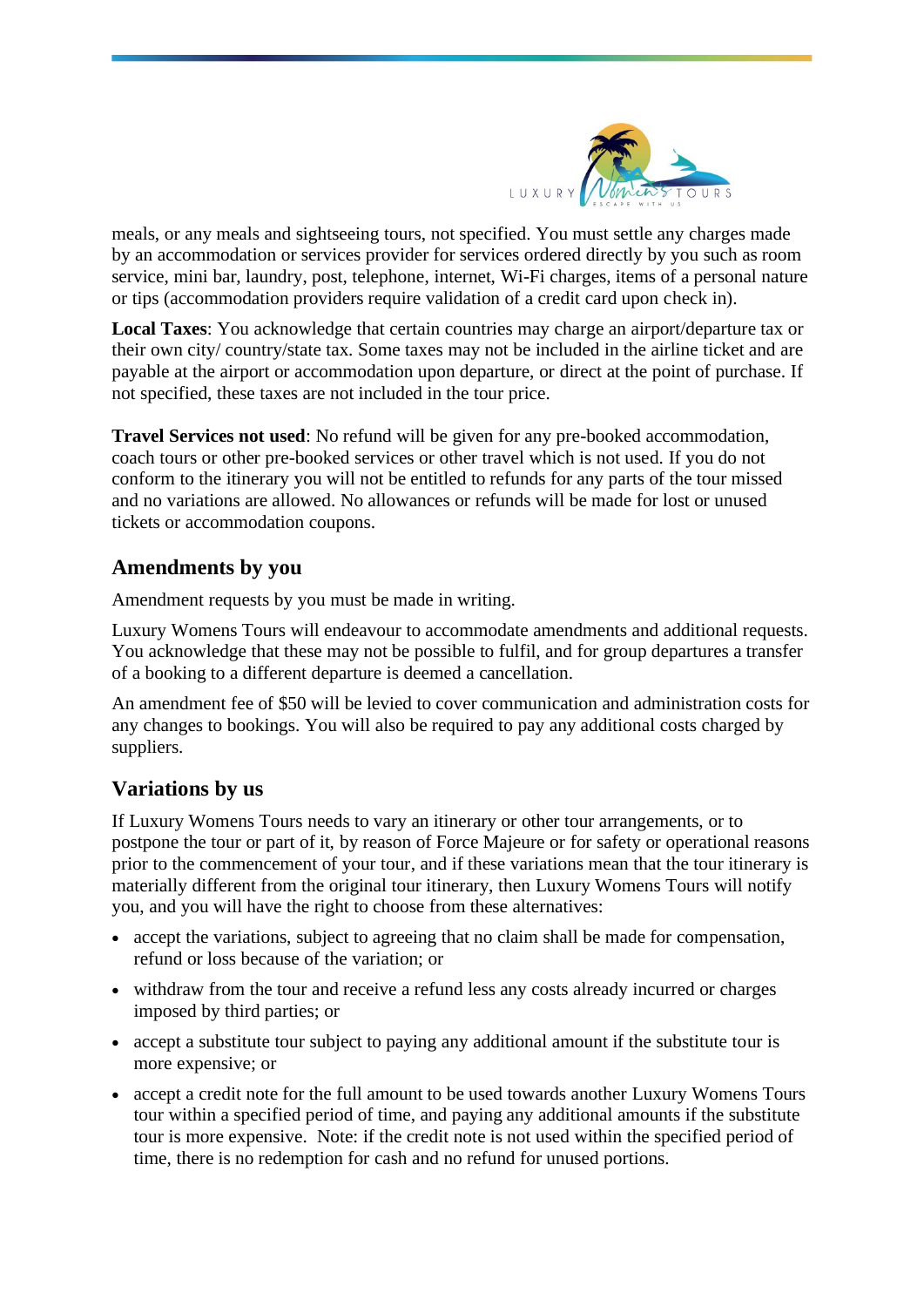

# **Cancellation by You**

If you wish to cancel your place in the tour, we require written notice before the departure date. If you do not present yourself to depart on the departure date, or if you leave the tour before it concludes, you will be treated as cancelling the tour.

On receipt of the notice, Luxury Womens Tours will make refunds to in accordance with the table below, calculated from the date which we receive your written notice of cancellation:

- Over 90 days before commencement: the deposit (less our cancellation fee)
- 90 days to 60 days before commencement: 50% of the tour price (if full tour price has been paid) (less our cancellation fee)
- Less than 60 days: None of the tour price

You agree that the amount retained by Luxury Womens Tours represents a genuine preestimate of our loss.

For group departures, a transfer of a confirmed booking to another departure date is deemed to be cancellation of the original booking. Our cancellation charges will reflect our estimate of loss.

A name change is considered a cancellation and although we may be able to substitute a different person into your booking. If cancellation fees are applied by the suppliers this will be passed to the newly booked guest via their invoice

It is strongly recommended that you take out comprehensive travel insurance with cancellation cover at the time you pay your deposit. This may cover cancellation fees for cancellations which arise from specified circumstances.

# **COVID-19 and illness related cancellations**

Prior to departure: If we cancel any tour due to COVID-19 travel restrictions with regards to border restrictions, travel bans and prohibitions on entry. If so, we will do our best to obtain a credit or refund from our suppliers.

Each tour will proceed on a case by case basis and we cannot guarantee that any credit will be transferable to another tour as we use many suppliers each with their own COVID-19 cancellation policies.

Luxury Womens Tours cannot be responsible if you are from interstate and cannot travel to the point of departure due to reimposed border restrictions and travel bans which prohibit your ability to join/depart any of our tours. We cannot be responsible for your unavailability on any re-scheduled tour date due to COVID-19.

Prior to departure or during the tour: If due to any illness, suspected illness or failure to satisfy any required tests (such as a temperature test in relation to Covid-19):

- an airline or other common carrier refuses you carriage:
- a hotel or vessel refuses to accommodate you; or
- we or our suppliers (acting reasonably) exclude you from the tour;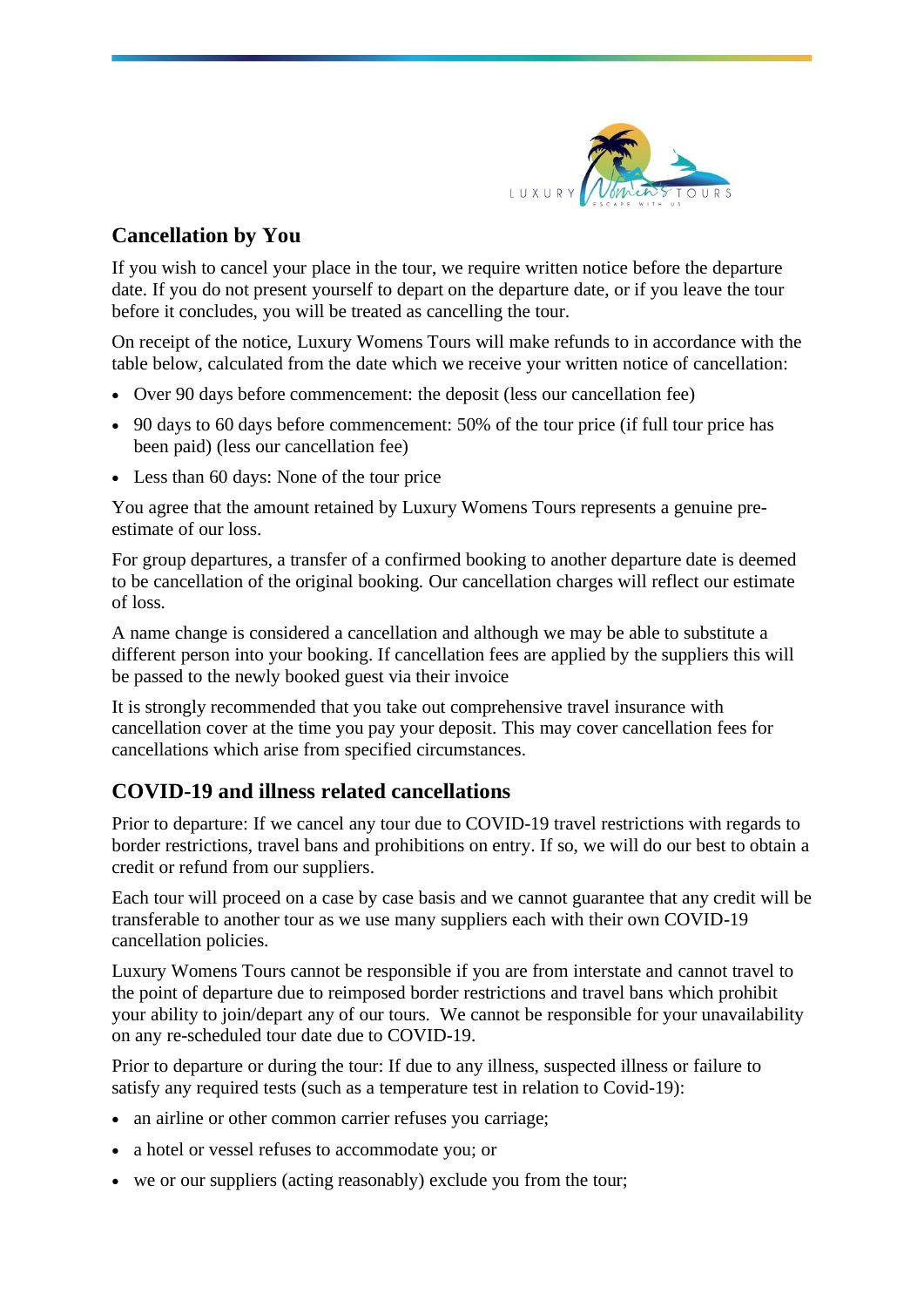

and as a consequence, you are prevented from commencing or continuing your tour, then:

- if you have already commenced your tour, we will provide you with reasonable assistance to arrange alternative travel arrangements or to continue the tour. This will be at your cost.
- if you have not commenced your tour, we regret we will not be in a position to provide such assistance.

It will be treated as a Force Majeure cancellation.

We will not be responsible for any loss or expenses incurred by you in connection with your booking (for example, airfares and visa expenses) if you are prevented from commencing or continuing your tour in these circumstances.

## **Force Majeure Cancellation**

If your travel arrangements cannot proceed due to a natural disaster such as flood, fire, hurricane, cyclone or earthquake, or war or civil strife, acts of terrorism, industrial disturbance, strike, fire, lock-out, epidemic, pandemic, failure or delays of scheduled transportation, or any law, order, decree, rule or regulation of any government authority (including quarantine requirements or government travel advisories), or for any other reason beyond our reasonable control, then the travel arrangements cannot proceed due to **Force Majeure.** 

If so, we may elect to:

- reschedule your travel arrangements, in which case we will issue you with a credit equal to amounts paid; or
- cancel your travel arrangements, in which case our contract with you is at an end.

If we need to cancel your travel arrangements due to Force Majeure before travel, neither of us will have any claim for damages against the other. However, we will refund payments made by you less unrecoverable third party costs and less fair compensation for work undertaken by us up until the time of termination and in connection with the processing of any refund.

Any credit issued by us may be used towards another Luxury Womens Tours tour within a specified period of time, and paying any additional amounts if the substitute tour is more expensive. There is no redemption for cash and no refund for unused portion of the credit.

If we need to cancel your travel arrangements due to Force Majeure after your tour has commenced, we will provide you with a refund of recoverable third party costs only.

If we provide you with any alternative services or assistance where travel arrangements are cancelled due to Force Majeure, then you agree the amount to be refunded to you will be reduced by the value of these services and assistance.

# **Cancellation by Luxury Womens Tours**

If a tour is based on a minimum number of people travelling, we will advise you prior to confirming your booking. If a tour fails to satisfy our minimum number requirement, then we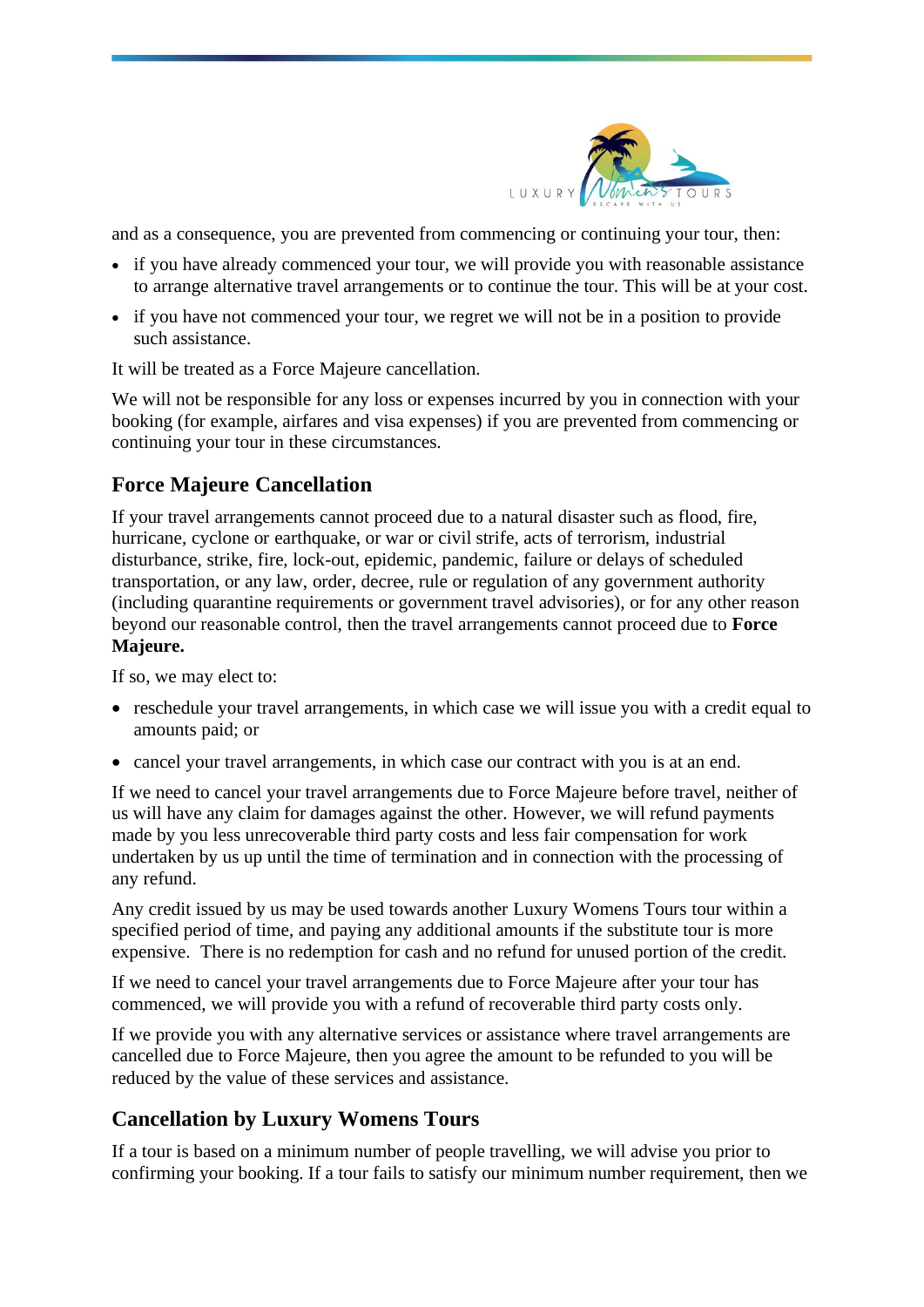

may cancel the tour. You must not book flights until we confirm that minimum numbers have been achieved.

If we cancel your travel arrangements for reasons other than Force Majeure (such insufficient numbers), you will be offered (at your election) a refund of all funds paid, or a credit towards the cost of a tour of substantially equal or better quality if appropriate.

We will not be responsible to you for any expenses or loss you incur in connection with your booking if your travel arrangements are rescheduled or cancelled.

## **Passports and Visas**

These rules apply to passports and visas:

- A valid passport is required for all programs. Your passport is must have minimum 6 months validity from the due date of your return and have at least two blank pages. This is an entry requirement in many countries. If you are not travelling on an Australian passport, you may need a re-entry permit to enter Australia.
- You are responsible for obtaining all necessary visas, inoculations and preventative medicines as you may require for the duration of the tour. This cost is not included in the price of a tour.
- If you are denied entry into a country because of an invalid or non-conforming passport or you do not hold the correct visa or other entry requirement, and you are unable to participate in the tour or any part of it. This will be treated as a cancellation by you.
- We may provide up to date information and supporting documentation as required, concerning passport, visa and health requirements in good faith. This information is general and will vary between countries and is subject to change.
- You remain responsible for checking current requirements before departure and taking all relevant travel documents and all relevant precautions on your holiday by subscribing with [www.smartraveller.gov.au](http://www.smartraveller.gov.au/) to view travel advice and to receive an email when an update of travel advice or an SMS when there's a critical alert for the country or countries to be visited on the tour.
- We will not be liable for any failure by you to follow these rules or responsible for any costs or losses incurred as a result of such failure.

# **Fitness and Medical Conditions**

These rules apply to fitness and medical conditions:

- All of our tours and private travel options require at a minimum that participants have a reasonable degree of fitness enabling 1-2 hours general daily walking and 1-1.5 hours standing on any given site visit or activity. Some sites have uneven terrain and are accessed by climbing slopes or steps. Our tours and private travel options are not suitable for those who walk slowly, need support, or lack stamina.
- All Luxury Womens Tours are graded as: Easy. A reasonable level of fitness and good health is required to participate. You will need to be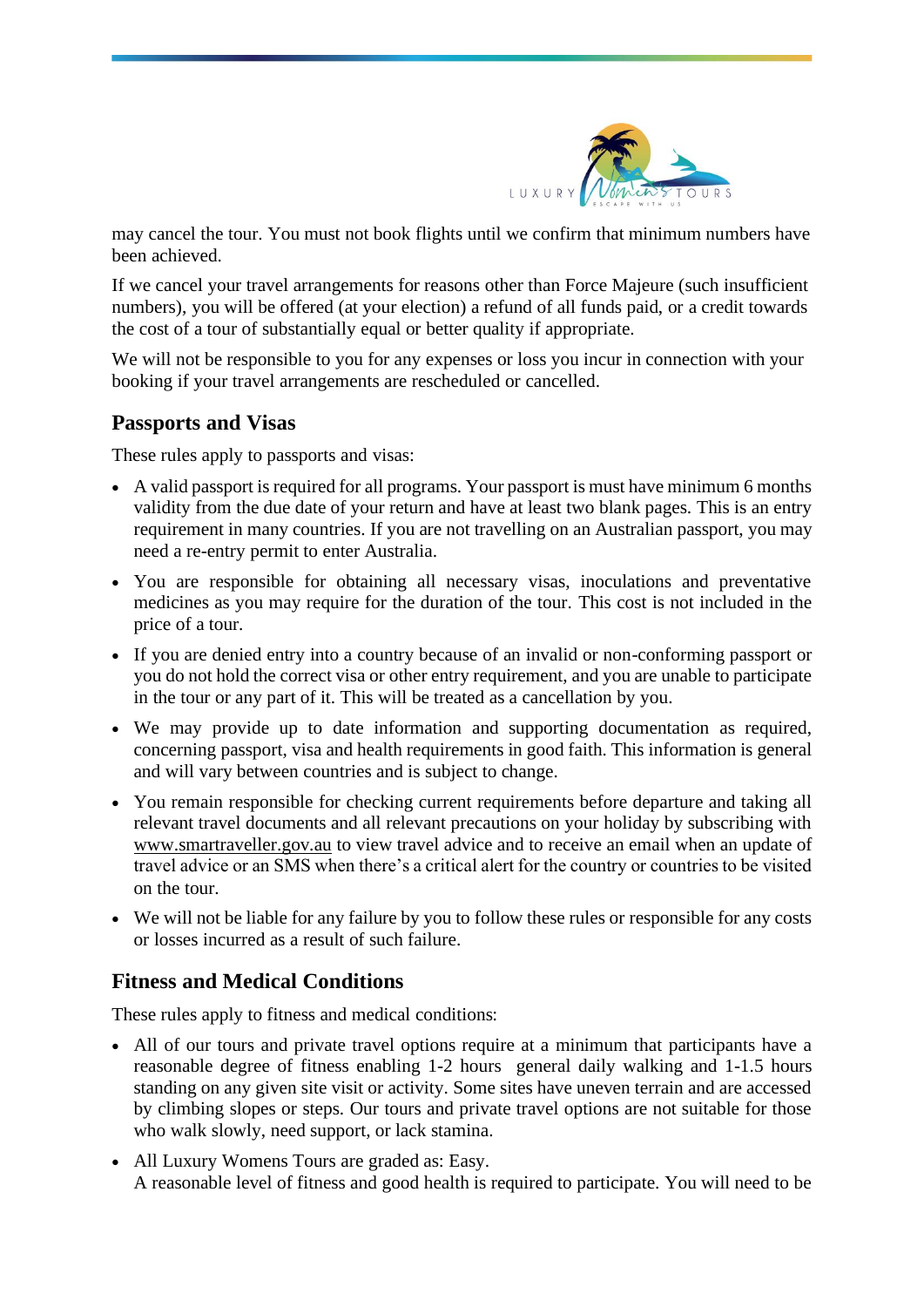

able to walk for a few hours at a gentle pace, remain standing in museums and historic sites and get on and off transport by yourself.

- If you have any pre-existing medical conditions or a disability that may affect your participation in the tour or necessitate special arrangements being made for you, you must notify us before booking.
- Out of respect for your fellow travellers, we reserve the right to refuse your participation if your fitness level is below the recommended grade. If during the tour it transpires that your level of fitness is not adequate, you may be asked by the Tour Leader to opt out of certain visits, or requested to leave the tour altogether.

# **Health and Medical**

- We do not provide any medical advice or advice as to fitness for travel.
- You will be travelling to regions where standards of accommodation, transport, safety, hygiene, medical facilities and other infrastructure may, at times, be lower than the standard that you are used to at home.
- You assume the risk that lower standards bring to your health and safety.
- It is your responsibility to consult with a health professional to ensure you are physically fit enough to participate in the tour. You are the best judge of your own condition and limitations, and you acknowledge that it is incumbent on yourself to fully disclose the extent of any conditions or limitations to us and to your health professional.
- You should seek advice from a travel medicine practitioner as to vaccinations and medications that are recommended for the tour.
- You understand that you are under a duty to inform us at the time of the application of any medication requirements, allergies and other physical or mental condition or limitation that might disable or render you unable to participate in or safely complete any part of the tour. You understand that you are required to notify us of any changes to your medical conditions, post booking confirmation.
- It is your responsibility to seek professional advice from a physician, on the potential risks and physical and mental demands of the tour and any vaccinations and medical precautions that may be required. It is your responsibility to notify the physician of the locations visited whilst on tour, in accordance with the itinerary you receive with confirmation of booking.
- The condition of medical facilities available on your tour varies. We make no representations and give no warranties in relation to the availability or standard of those medical facilities.
- If an incident occurs, you will be required to complete an incident report form.
- We shall not in any event be held liable for any consequence arising out of your failure to take advice or medication as prescribed by a medical practitioner both prior to departure and during the tour.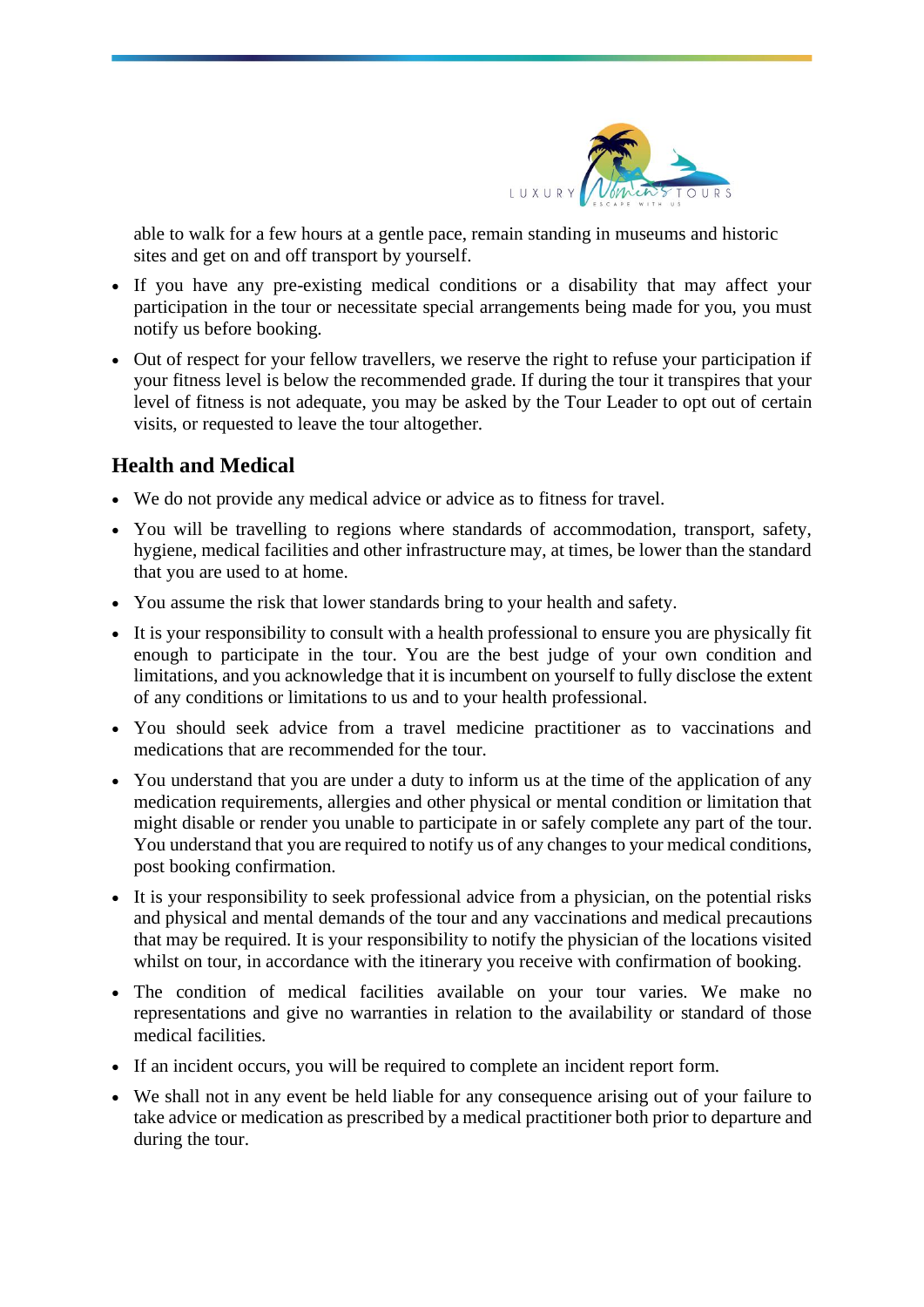

- Special dietary requests are required to be notified to us at the time of booking. Although we will use reasonable endeavours to accommodate requests, we cannot guarantee requests will be met by suppliers. It is your responsibility to check that meals and beverages do not contain any allergens. We expressly disclaim any liability for meals or beverages that contain allergens.
- You are responsible for your own health prior to joining any of our tours/mini breaks/events. You must not be showing ANY flu-like signs or symptoms in the 14 days prior to your departure. If the Tour Leader believes you are showing flu-like signs or symptoms prior to your tour departure you will not be able to join our group and no responsibility will be taken for any loss of tour monies paid. Please ensure you have adequate travel insurance.
- Hand Sanitiser and Masks will be available on all tours. It is also recommended you bring your own personal supply. Luxury Womens Tours -- will adhere to any COVID-safe guidelines that are in place at the time of departure. These guidelines may change due to tour departure dates and current Government guidelines.

# **Travel Insurance**

- Comprehensive travel insurance is compulsory. You must take out your own comprehensive travel insurance cover for the full duration of your tour and for the countries in which the tour is to take place.
- The travel insurance cover must include emergency medical expenses, hospital and pharmaceutical expenses, personal injury, death, evacuation and repatriation. It is strongly recommended the cover includes cancellation, curtailment, and all other expenses that might arise as a result of loss, damage, injury, delay or inconvenience that may occur to you, as a result of loss, damage, injury, delay or inconvenience to you and your personal possessions while traveling.
- All participants must provide the following information no later than 30 days prior to the tour departure date:
	- o your travel insurance confirmation
	- o the emergency telephone number of your insurance company
	- o next of kin emergency contact
- **If you fail to provide your travel insurance confirmation, you will not be able to go on the tour.**

## **Baggage and Personal Effects**

• Porterage for 1 suitcase per person on tour is included in the tour price. Baggage allowance is a maximum of 23 kilograms per person in economy; 30 kilograms per person in business and 40 kilograms in first. We recommend no more than 1 medium suitcase (preferably with wheels) plus carryon per person and a small suitcase for Australia/NZ domestic trips. Safari flights have specific requirements and will be advised during the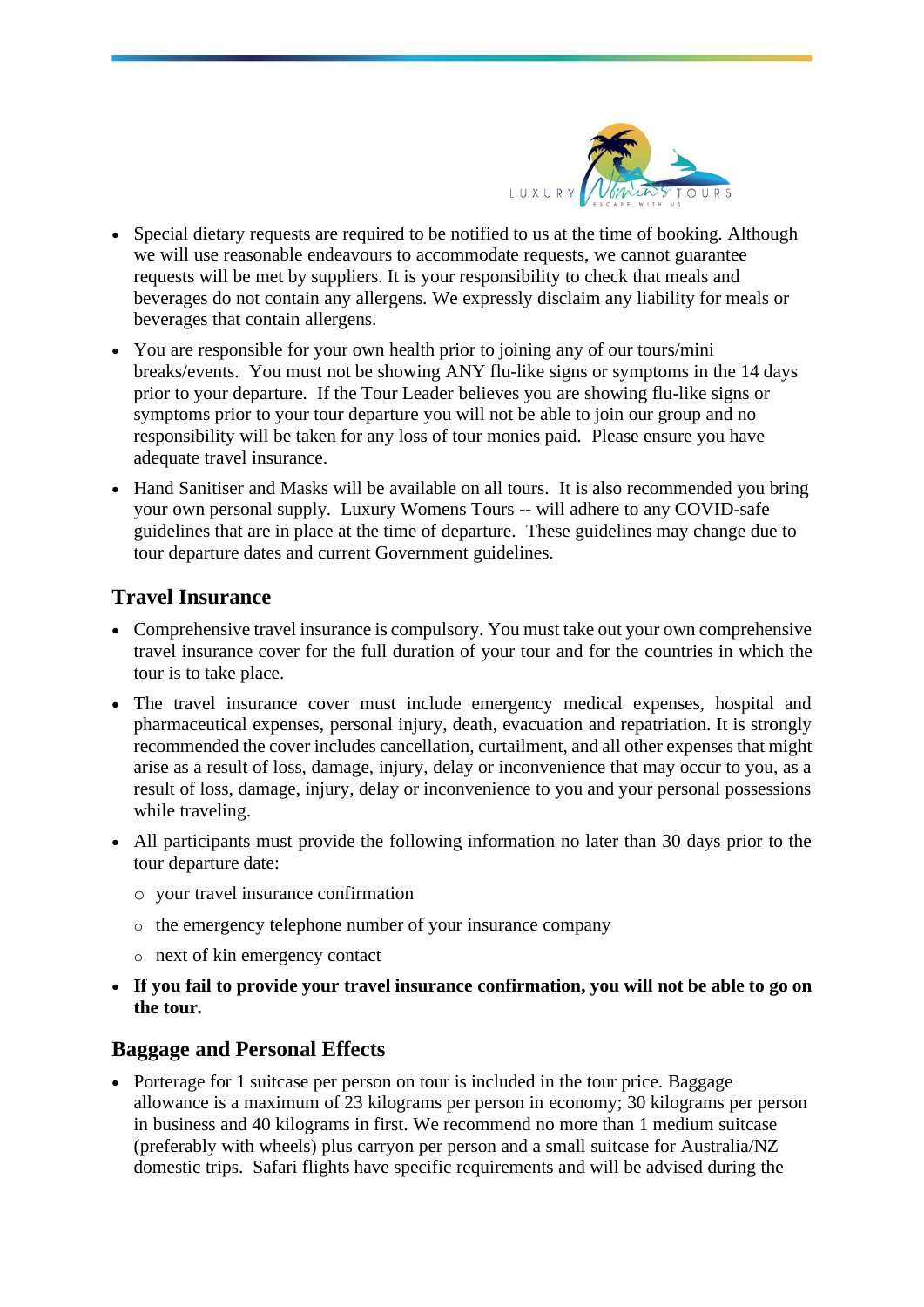

booking process. Excess baggage fees for charter, international and domestic flights will be your responsibility.

- We accept no liability for loss, theft of or damage to baggage or personal effects. In particular, we are not responsible for, and in no event shall be liable for:
	- o Personal belongings lost or stolen while unattended by you in public lounges or other public areas, whether on board a vessel, train, bus, or other mode of transportation, publicly owned or operated by us or elsewhere; or
	- o Loss or damage of valuables or other articles left in or on facilities or accommodation used on tour, such as hotels, homestays, vessels, expedition vehicles, or any other mode of transportation.

## **Accommodation**

Luxury Womens Tours utilizes various accommodation such as hotels, Airbnb and bed-andbreakfasts to house travellers during a tour. Each tour will vary in terms of the accommodation used.

Whilst every effort is made to ensure accommodation and rooming arrangements are the best available for each traveller, these arrangements are provided by third party accommodation providers and cannot be guaranteed. Requests for smoking /non-smoking rooms will be passed onto accommodation providers, but cannot be guaranteed. In heritage accommodation, room size and layout can vary from room to room. You are responsible for any costs incurred as a result of changing your room at your discretion, damage or excess cleaning fees.

Shared room accommodation with twin beds, will be provided (double, triple or multiple bedded rooms) as standard. If single room accommodation is available, it will be at an additional charge and must be requested at the time of booking. Room and bed preferences are not guaranteed. Check-in times vary worldwide. Luxury Womens Tours cannot control or guarantee check-in times.

If you share a room with another traveller then Luxury Womens Tours accepts no responsibility for the suitability of the other traveller. If during the tour you consider the other traveller unsuitable to share with, Luxury Womens Tours will endeavour to arrange single accommodation (if available) for you at your additional cost. If you are aware of any personal issue you may have, such as snoring, which would make you incompatible to share a room with, then you must disclose the issue prior to opting to share a room or any change in rooming arrangements will be at your additional cost. If you have booked and agreed to share a room but no other traveller can be found to share prior to the date of departure, you must pay the applicable single supplement for the tour.

# **Local Laws**

All participants on the tours we operate are expected to obey the local laws of the countries visited.

Local laws and customs will be different to those in your home country.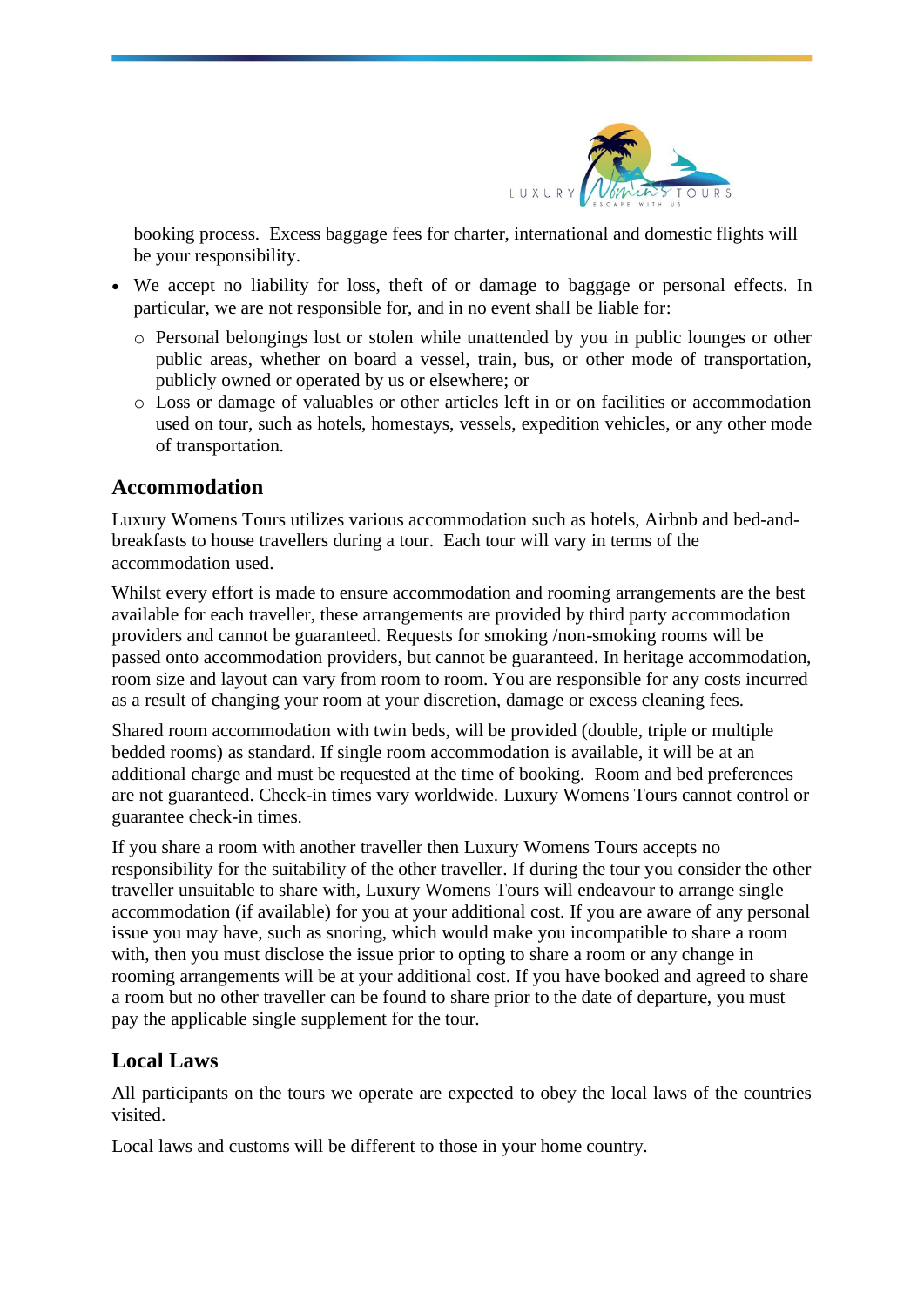

You are responsible to familiarize yourself with, and respect, local laws and customs and behave accordingly to not offend customs, especially in religious areas.

We accept no liability to you for any cost, loss or damage which you suffer, nor will we refund you the cost of any unused portion of your tour or travel arrangements if you are detained by local authorities for breach of local laws.

# **Covid-19 precautions**

You are responsible for your own health prior to joining our tour.

You must not be showing any flu-like signs or symptoms in the 14 days prior to the departure date. If we believe (acting reasonably) that you are showing flu-like signs or symptoms prior to your tour departure you may not be able to join our group without proof of a Covid-19 inoculation at least 14 days prior to the departure date. This will be treated as a cancellation by you.

We will aim to have hand sanitiser and masks available on our tour. It is also recommended you bring your own personal supply. We will adhere to any COVID-safe guidelines that are in place at the time of departure. These guidelines may change between time of booking and the tour departure date and be in accordance with current Government guidelines.

## **Assumption of Risk**

You understand that serious accidents may occur during the tour and that you could sustain fatal and/or serious personal injury.

The tour may take place in a remote location where there is little or no access to traditional medical services or hospital facilities for serious and/or particular health issues. You will also be visiting places where the political, cultural, and geographical attributes of the location present risks and physical challenges that are greater than those present in your country of residence.

It is your own responsibility to familiarize yourself with travel information which identifies the risks inherent in connection with your participation in the tour. It is recommended that you visit the website of the Australian Department of Foreign Affairs and Trade at **smarttraveller.gov.au** for information about the destinations you will travel to.

You acknowledge and agree to assume responsibility for and the risks inherent in the tour which may include injury, death, property damage, and/or any other kind of liability, whether foreseen or unforeseen, which may occur during your participation in the tour.

# **Limitation of Liability and Liability Waiver**

- We make arrangements with a network of third-party suppliers (companies, government agencies and individuals) to provide you with some or all of the components of your tour.
- We cannot be held responsible for any personal injury, death, damage, loss, accident, or delay as a result of failure or negligence of any third-party suppliers.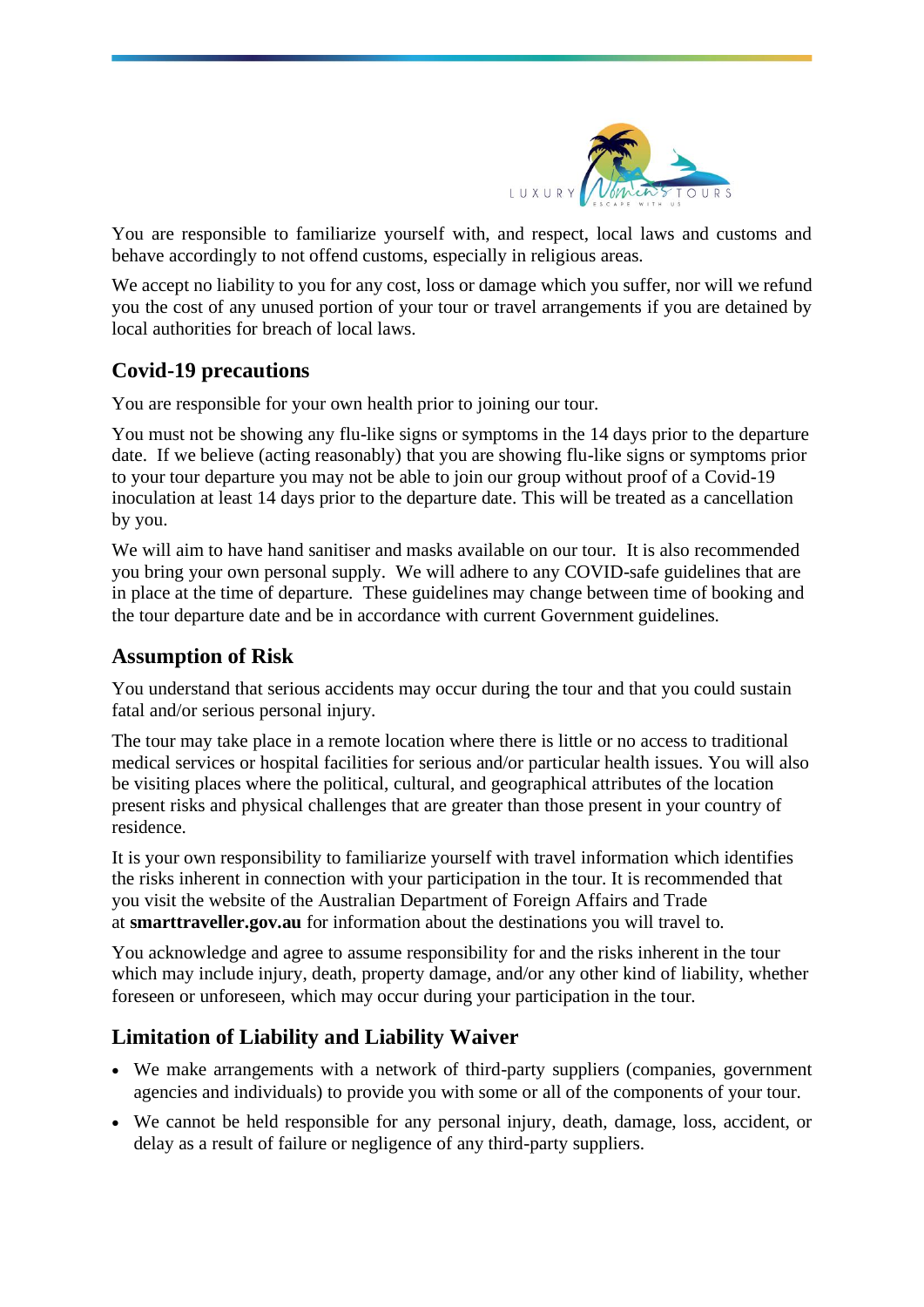

• We are not liable if an airfares purchased by third-party travel agents or suppliers are unable to be cancelled or changed (with or without a fee) or refunded if a tour is cancelled or the itinerary is changed.

You accept without signing a separate document, this liability waiver to acknowledge your assumption of the risks on tour:

I, the participant, to the fullest extent permitted by law do:

- 1. release Luxury Womens Tours, its officers, employees, agents and representatives ("you") from any liability for any loss, death, injury or damage which I may suffer (directly or indirectly) in connection with or arising out of my participation in the tour;
- 2. waive any claims I may have against you arising out of or in connection with my participation in the tour;
- 3. agree, to the extent permissible by law, to any condition or warranty otherwise implied by law into the tour contract is excluded, and to the extent they are unable to be excluded, is limited to the provision of an equivalent tour or the amount of the tour price;
- 4. exclude any claims against you for indirect or consequential loss, loss of profits or economic loss, however it arises, or for indirect, special, punitive or exemplary damages;
- 5. release and indemnify you from any loss, damage, costs, expense or claim arising out of the use of images of you including action for defamation, libellous material, breach of privacy and/or copyright.

## **Responsibility**

#### **Where we sell travel arrangements as agent:**

We will tell you if we are selling travel arrangements as agent. If so, you agree that our responsibility to you is limited to making bookings for you with the principal supplier of the travel arrangements.

You agree that the principal supplier's booking conditions will apply to your travel, and that any claim you make in connection with the supply (or failure to supply) those travel arrangements must be made directly against the principal supplier. We will in no way be responsible for the actions or failures of the principal supplier or any person engaged by them in the performance of the travel arrangements.

#### **Services supplied by independent suppliers:**

Where a third party over whom we have no direct control (an **Independent Supplier**) is the supplier of travel arrangements that form part of your tour, you acknowledge that our obligations to you are limited to selecting a reputable Independent Supplier and making the booking with the supplier to provide the travel arrangements to you. Independent Suppliers over whom we have no direct control include but are not limited to airlines, railway and cruise operators, hoteliers, independent transport companies (i.e. operators of transport) and common carriers.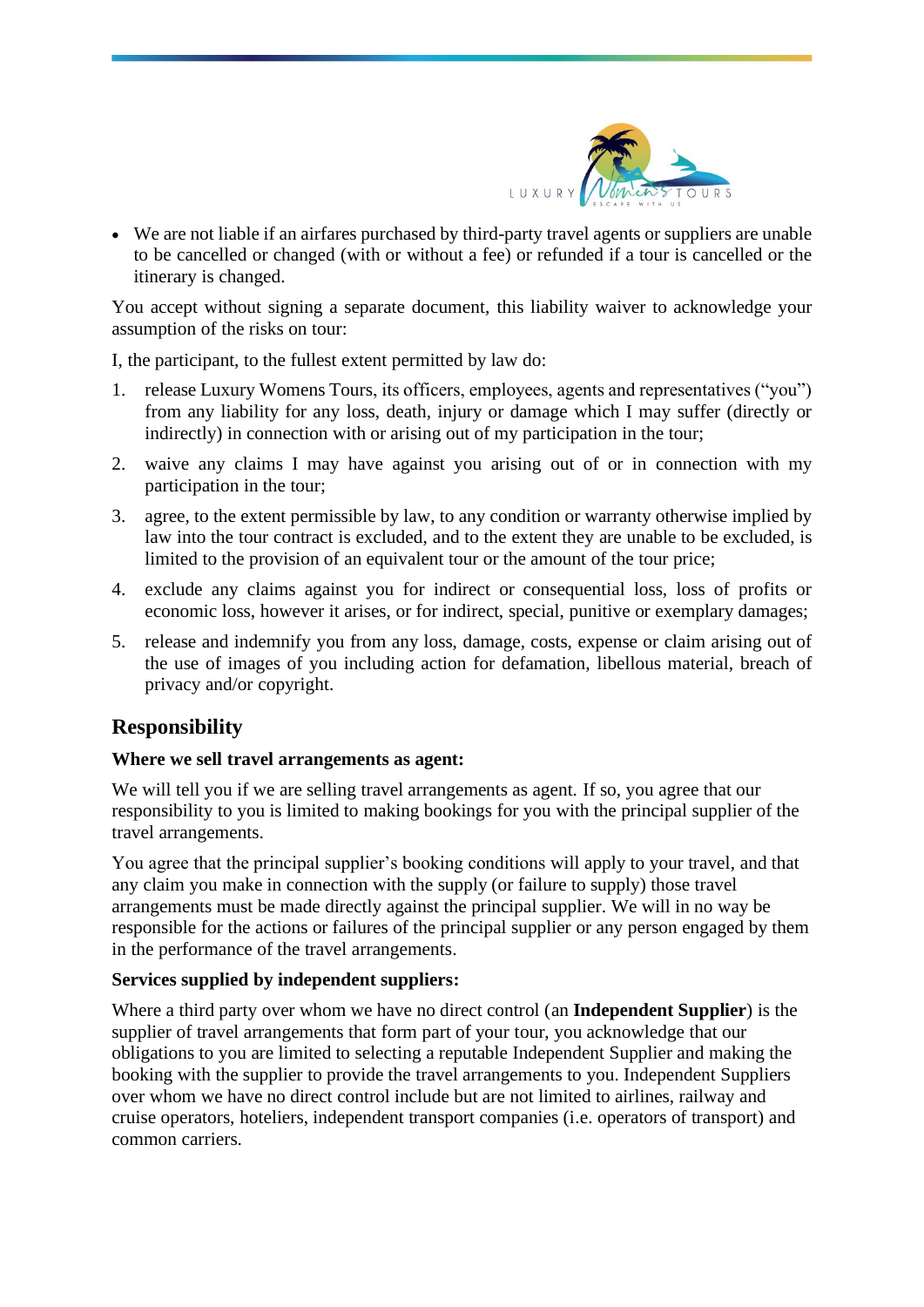

To the fullest extent permitted by law, we will not be responsible to you for any loss, damage, personal injury, death or delay attributable to the actions or omissions of an Independent Supplier.

You acknowledge that all coupons, vouchers, receipts and tickets issued by the airlines, hoteliers and transportation companies and other service providers are issued subject to the terms and conditions of liability contained in those documents, which may limit or exclude liability for death, personal injury, delay, and loss of or damage to baggage and are subject to the laws of the country where the services are provided.

#### **Services we directly supply:**

To the extent only that we are the principal supplier to you of travel arrangements or other services which we control, then we will provide those travel arrangements and services with reasonable skill and care.

We will only be responsible for our employees in the course of their employment, and for our agents and suppliers (where we are not the supplier's agent or an intermediary for an Independent Supplier) if they were carrying out the work we had asked them to do.

We will not be responsible for any loss, damage, claim or expense caused by the acts or omissions of yourself, of any other third party not connected with the provision of the travel arrangements or services, or due to an event of Force Majeure.

#### **General liability limitation:**

While we endeavour to meet scheduled arrival and departure times, we cannot guarantee times which are outside of our control. We will not be responsible for any loss or additional expenses you incur for any missed connections/services attributable to delays.

You acknowledge that travel arrangements or services which comply with local laws and regulations will be deemed to have been properly performed, even if this would not be considered the case in Australia.

Australian Consumer Law and corresponding legislation in State jurisdictions in certain circumstances imply mandatory conditions and warranties into consumer contracts ("Consumer Warranties"). These Booking Conditions do not exclude or limit the application of the Consumer Warranties other than to the extent we are entitled to do so as a provider of recreational services. That is, we exclude liability for:

- (a) death; or
- (b) a physical or mental injury of an individual (including the aggravation, acceleration or recurrence of such an injury of the individual); or
- (c) the contraction, aggravation or acceleration of a disease of an individual; or
- (d) the coming into existence, the aggravation, acceleration or recurrence of any other condition, circumstance, occurrence, activity, form of behaviour, course of conduct or state of affairs in relation to an individual:
	- (i) that is or may be harmful or disadvantageous to the individual or community; or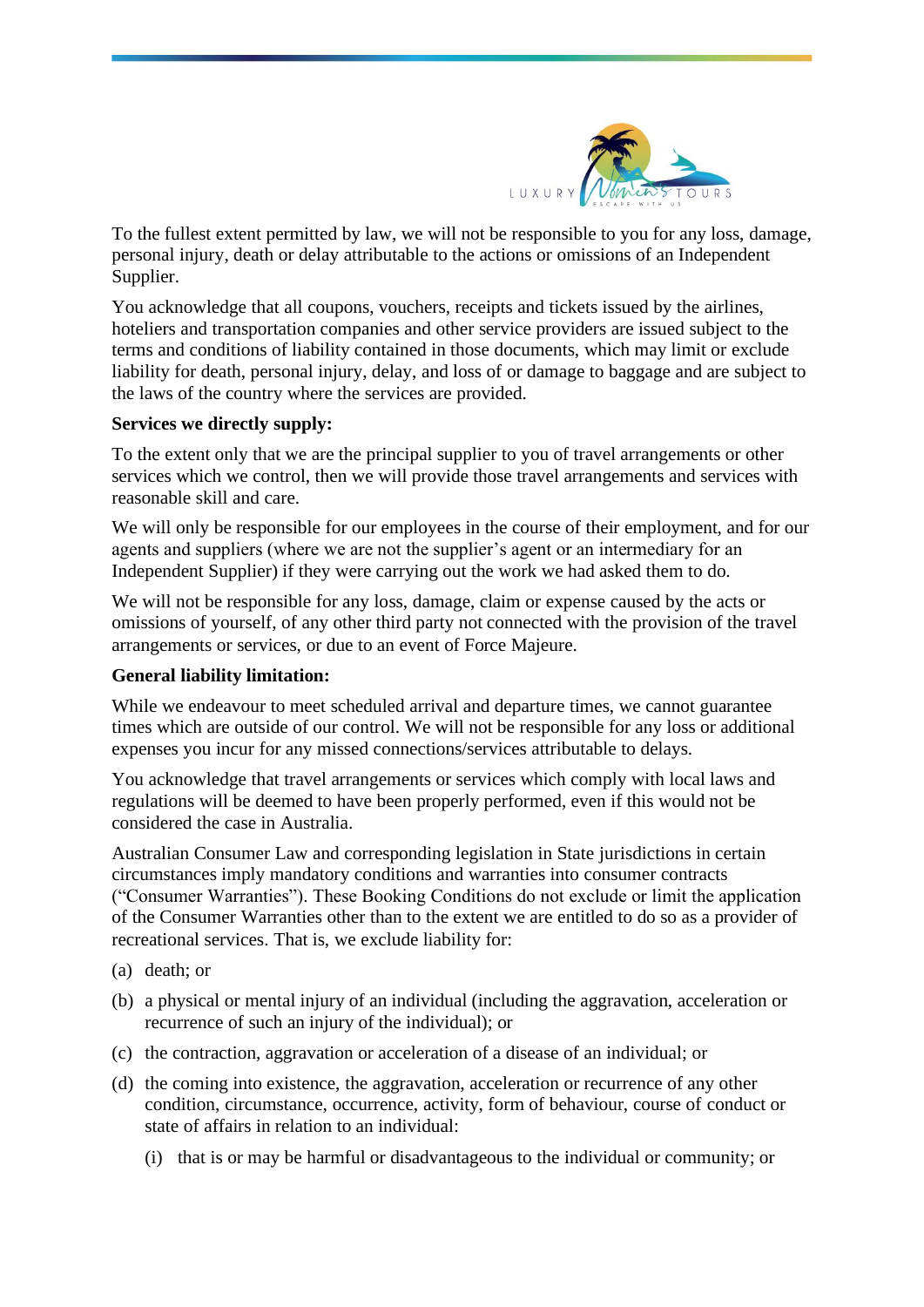

(ii) that may result in harm or disadvantage to the individual or community.

In addition, various International Conventions may apply to limit our liability and the liability of our suppliers for personal injury, death, delay, loss and damage to baggage.

# **Complaints**

If you have a complaint about any of the tour arrangements, you must bring it to the attention of the Tour Leader or other representative of Luxury Womens Tours or the local supplier as soon as practicable so that they may use their best endeavours to rectify the situation. It is only if we are made aware of any problems that there will be the opportunity to put things right.

We will only consider and be responsible for claims made against us where we or our suppliers have had the opportunity to put things right on the ground. If you notify us of a problem during travel and we haven't resolved it to your satisfaction, then you must make any claim in writing within 30 days from the end of your travel arrangements.

We value constructive criticism and feedback, to allow us to better the experience and to increase awareness of our tours. Feedback forms at the end of each tour may be provided for your completion.

# **Privacy**

You will be providing Luxury Womens Tours with your personal information during the booking process to allow us to process your booking. We will also use your information to keep you up to date with business offers and product information – you can opt out of this at any time.

Luxury Womens Tours will keep your personal information securely, and if that information is critical and/ or sensitive, it will keep it in confidence.

In certain circumstances Luxury Womens Tours must provide your information to third parties such as accommodation providers and tour operators, customs and immigration authorities, some of whom are overseas and may not have the same level of protection of personal information as in Australia.

By providing this information, you authorize us to handle your personal information in accordance with Australian Privacy Principles.

For more information, refer to our [Privacy](http://www.arcadiaexpeditions.com/privacy-policy/) Policy.

# **Exclusion during Tour**

Luxury Womens Tours reserves the right to exclude you from the tour, request you to leave or to remove you at its sole discretion from the tour if your health, safety or conduct is deemed a risk or incompatible with the interests of the other travellers and the tour or if you bring prohibited substances and materials on tour you will be asked to leave the tour immediately.

In such event, Luxury Womens Tours and the tour escort are not liable for any direct or indirect costs, losses or expenses incurred by you.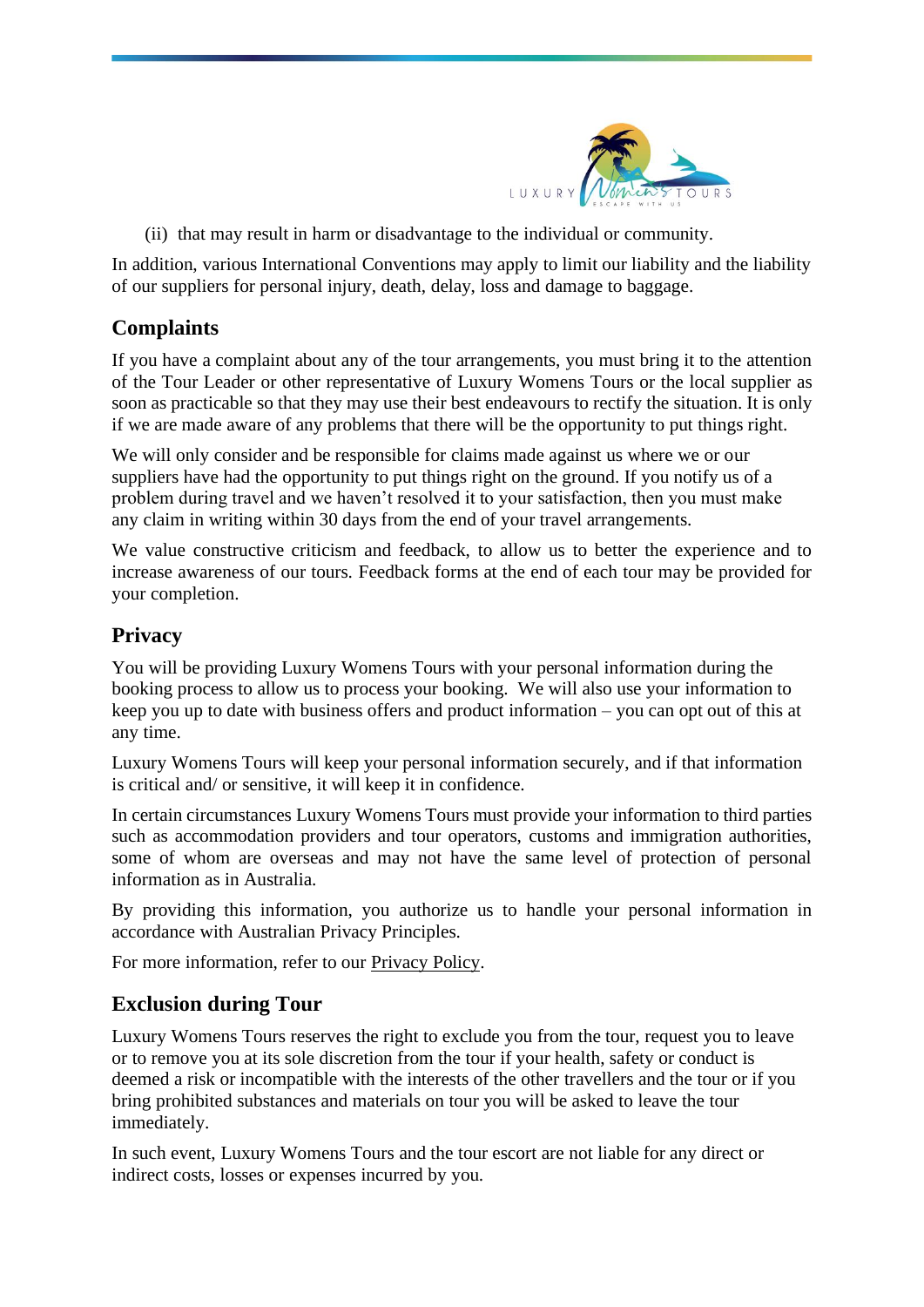

## **Applicable Law, severance**

Australian Law, and where applicable, the laws of the State of Queensland are the laws applicable to our contract, and the Federal Courts and the Courts of Queensland have exclusive jurisdiction.

There are a number of Australian laws pertaining to fair trading and privacy including the Australian Consumer Law and the Australian Privacy Principles. Dispute resolution services are also available in each Australian State and Territory.

If any provision of our Agreement with you is found to be unenforceable, then to the extent possible it will be severed without affecting the remaining provisions.

# **Authority of the tour leader**

At all times the decision of the Tour Leader will be final on all matters likely to affect the safety and well-being of the tour.

This includes any decision that the leader makes about your on-going participation in the tour or certain activities that comprise part of the tour. If you fail to comply with a decision made by a leader, or interfere with the well-being of the group, then the leader reserves the right to terminate your participation in the tour and request you to leave the tour immediately, with no right of refund.

# **Photography and Images**

Luxury Womens Tours reserves the right to take photographs, video and other images during the tour including of you, and to use these images for promotional purposes during the tour and afterwards.

By booking a tour with us, you consent to our use of these images of you taken during the tour for advertising and promotional purposes in any medium we choose. Such images will comply with rules which generally apply to images displayed in public media.

You grant us a perpetual, royalty-free, worldwide, irrevocable licence to reproduce these images for any purpose whatsoever (including marketing, promotions and the creation of promotional materials by or with sub-licensees), in any medium whatsoever, whether currently known or hereinafter devised, without any further obligation or compensation payable to you.

If you prefer that your image not be used are asked to identify themselves to our office staff or your Tour Leader at the beginning of your tour, so that your images are not reproduced.

# **Wi-Fi**

Wi-Fi connectivity may or may not be available during the tour. If available, it may be delayed, slowed, or otherwise interrupted. Luxury Womens Tours has no obligation to provide participants with Wi-Fi connectivity during the tour.

# **Optional Activities / Free Time**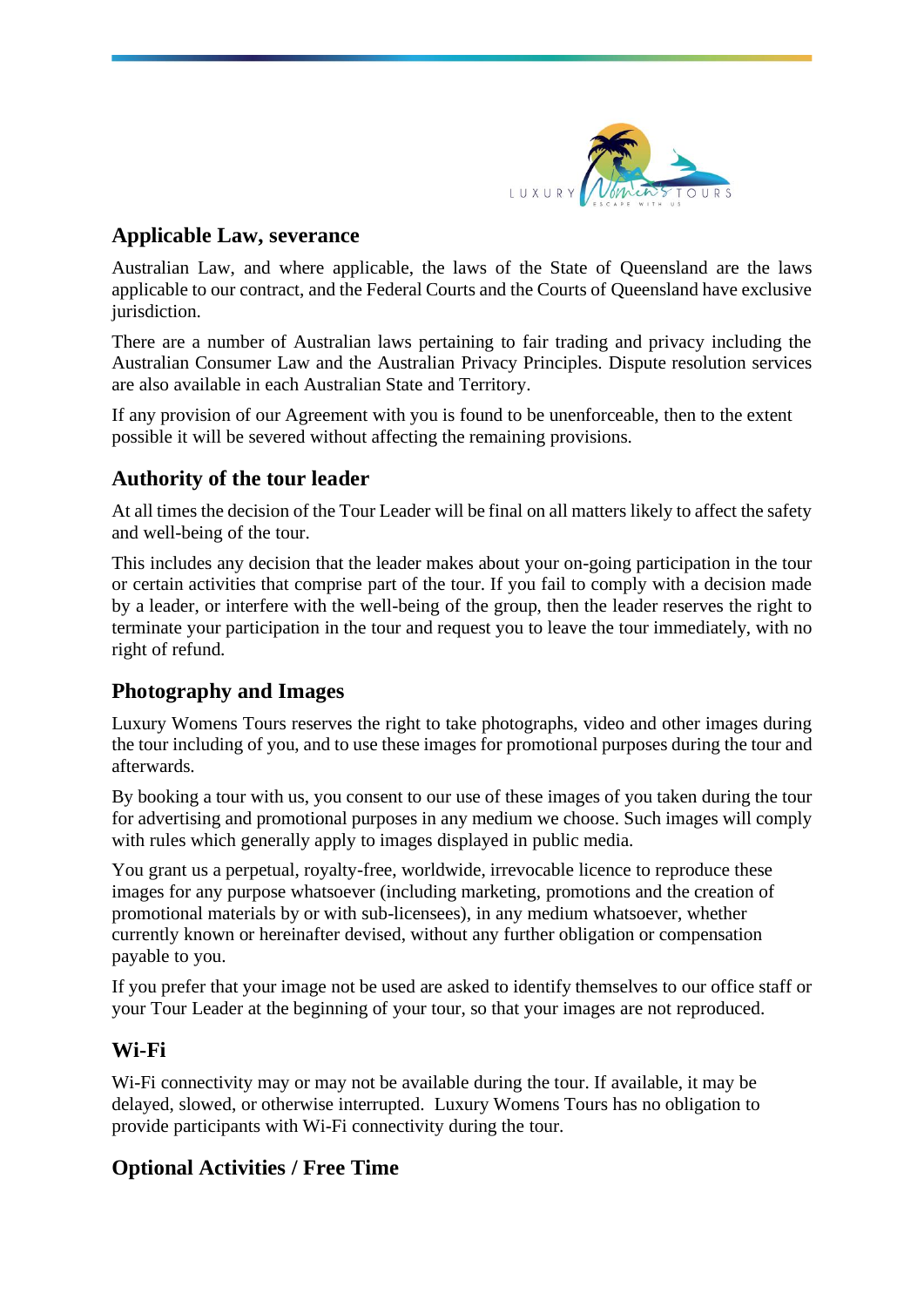

We accept no liability for any activity that you have chosen to do outside of the tour itinerary. The contract for that activity will be between you and the third party activity provider and you partake in such activity at your own risk.

We are not responsible for the provision of such activities or for anything that happens during the course of its provision by the third party activity provider.

While on tour you may have the opportunity to enjoy activities in your free time outside the tour itinerary. These may involve catching taxis or using public transport to shopping/dinner locations or other destinations. Luxury Womens Tours will not be liable for any accident, injury, death, property damage or other loss occurring in relation to such activities.

# **Entire Agreement**

These Terms and Conditions form part of the suite of agreements between Luxury Womens Tours and you. The other agreements are: Overview, Tour Details, Itinerary, Booking Form, Tour/Travel Service Booking Conditions and Travel Participation Waiver. Together these documents form the entire Agreement and no other representation, term, warranty or condition can be express or implied.

We may act as agent for the principal suppliers of some of the travel arrangements we sell. Where we act as agent, your contract for the delivery of travel arrangements will be with the principal supplier, and will be subject to their booking conditions. We will advise you prior to confirming your booking if we are acting as agent and we will confirm the details of the principal supplier. Our responsibility to you where we sell travel arrangements as agent for the supplier is specified in the 'Responsibility' section.

## **Inconsistency**

If there is any inconsistency between the documents, which form the entire Agreement, the Terms and Conditions prevail.

You accept there may be variations to the Overview, Tour Details and Itinerary from time to time at the sole discretion of Luxury Womens Tours without notice to you. Any variations made by you to the entire Agreement must be agreed with Luxury Womens Tours in writing.

# **Promotional Material**

You accept that Luxury Womens Tours endeavours to provide you with clear, accurate and timely information about destinations and tours, but as we rely on third parties provide that information, no guarantee as to accuracy can be given. Anything described may be subject to change at any time.

Maps and photographs are included for general information only and may be digitally enhanced and/ or not reflect actual locations, services, quality, routes or distances.

Luxury Womens Tours reserves the right to change information displayed in its promotional material and Agreement at any time without notice to you unless prohibited by law.

## **Assignment**